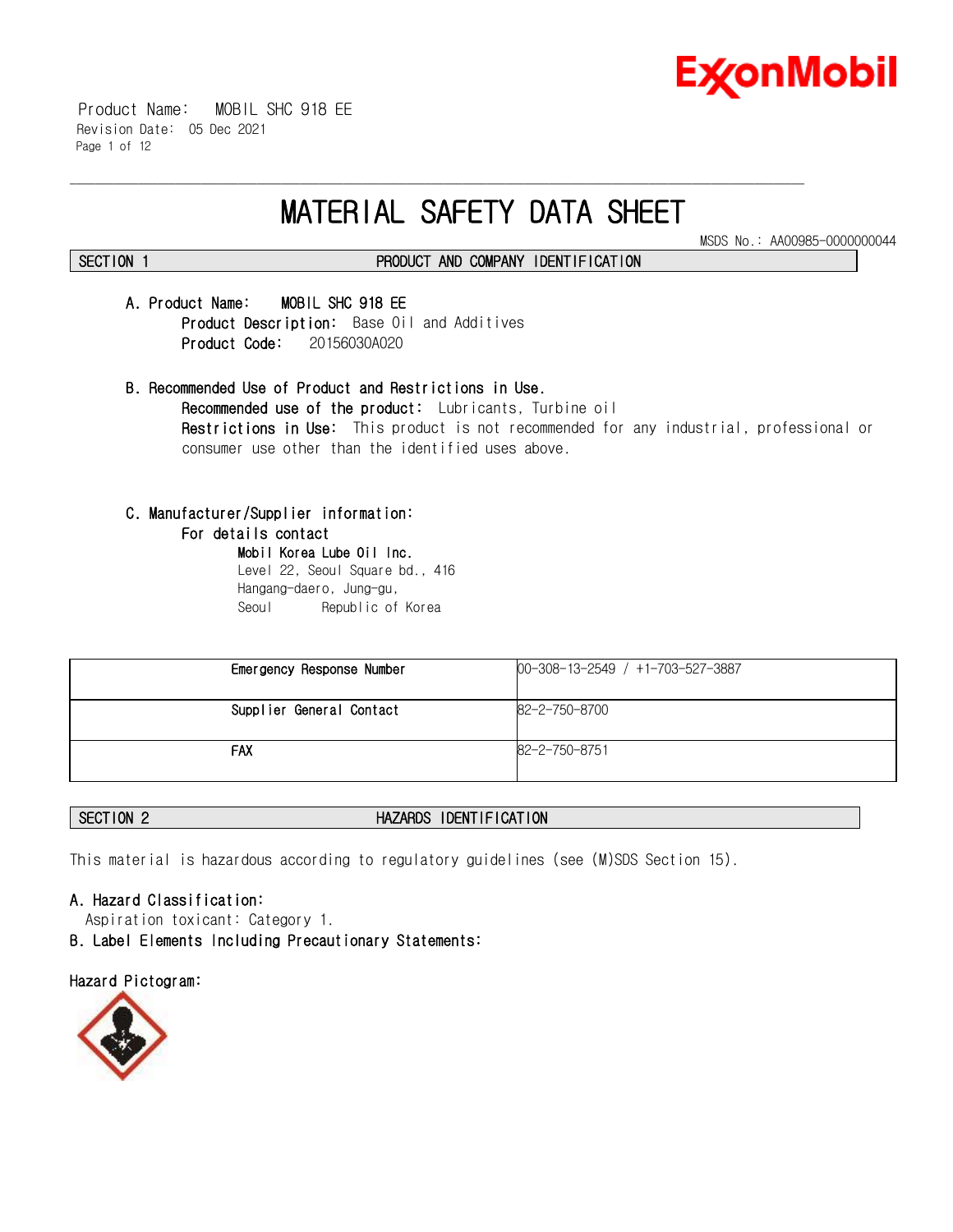

 Product Name: MOBIL SHC 918 EE Revision Date: 05 Dec 2021 Page 2 of 12

### **Signal Word:** Danger

#### **Hazard Statements:**

Health: H304: May be fatal if swallowed and enters airways.

#### **Precautionary Statements:**

 Response: P301 + P310: IF SWALLOWED: Immediately call a POISON CENTER or doctor/physician. P331: Do NOT induce vomiting. Storage: P405: Store locked up. Disposal: P501: Dispose of contents and container in accordance with local regulations.

\_\_\_\_\_\_\_\_\_\_\_\_\_\_\_\_\_\_\_\_\_\_\_\_\_\_\_\_\_\_\_\_\_\_\_\_\_\_\_\_\_\_\_\_\_\_\_\_\_\_\_\_\_\_\_\_\_\_\_\_\_\_\_\_\_\_\_\_\_\_\_\_\_\_\_\_\_\_\_\_\_\_\_\_\_\_\_\_\_\_\_\_\_\_\_\_\_\_\_\_\_\_\_\_\_\_\_\_\_\_\_\_\_\_\_\_\_\_

### **C. Other Hazards Which Are Not Included In The Classification Criteria**

#### **Physical / Chemical Hazards**

No significant hazards.

#### **Health Hazards**

High-pressure injection under skin may cause serious damage. Excessive exposure may result in eye, skin, or respiratory irritation.

#### **Environmental Hazards**

No significant hazards.

| NFPA Hazard ID: | Health: | Flammability: | Reactivity: | $\overline{0}$ |
|-----------------|---------|---------------|-------------|----------------|
| HMIS Hazard ID: | Health: | Flammability: | Reactivity: | $\overline{0}$ |

**NOTE:** This material should not be used for any other purpose than the intended use in Section 1 without expert advice. Health studies have shown that chemical exposure may cause potential human health risks which may vary from person to person.

#### **SECTION 3 COMPOSITION / INFORMATION ON INGREDIENTS**

This material is defined as a mixture.

# **Hazardous Substance(s) or Complex Substance(s) required for disclosure**

| Name                                                        | Name<br>Other            | CAS # or Id.<br>No. | Concentration* | GHS Hazard Codes |
|-------------------------------------------------------------|--------------------------|---------------------|----------------|------------------|
| DISTILLATES, HEAVY, C18-50 -<br>BRANCHED, CYCLIC AND LINEAR | $\overline{\phantom{0}}$ | 2012-3-5447         | $90 - 5100\%$  | H <sub>304</sub> |

\* All concentrations are percent by weight unless material is a gas. Gas concentrations are in percent by volume.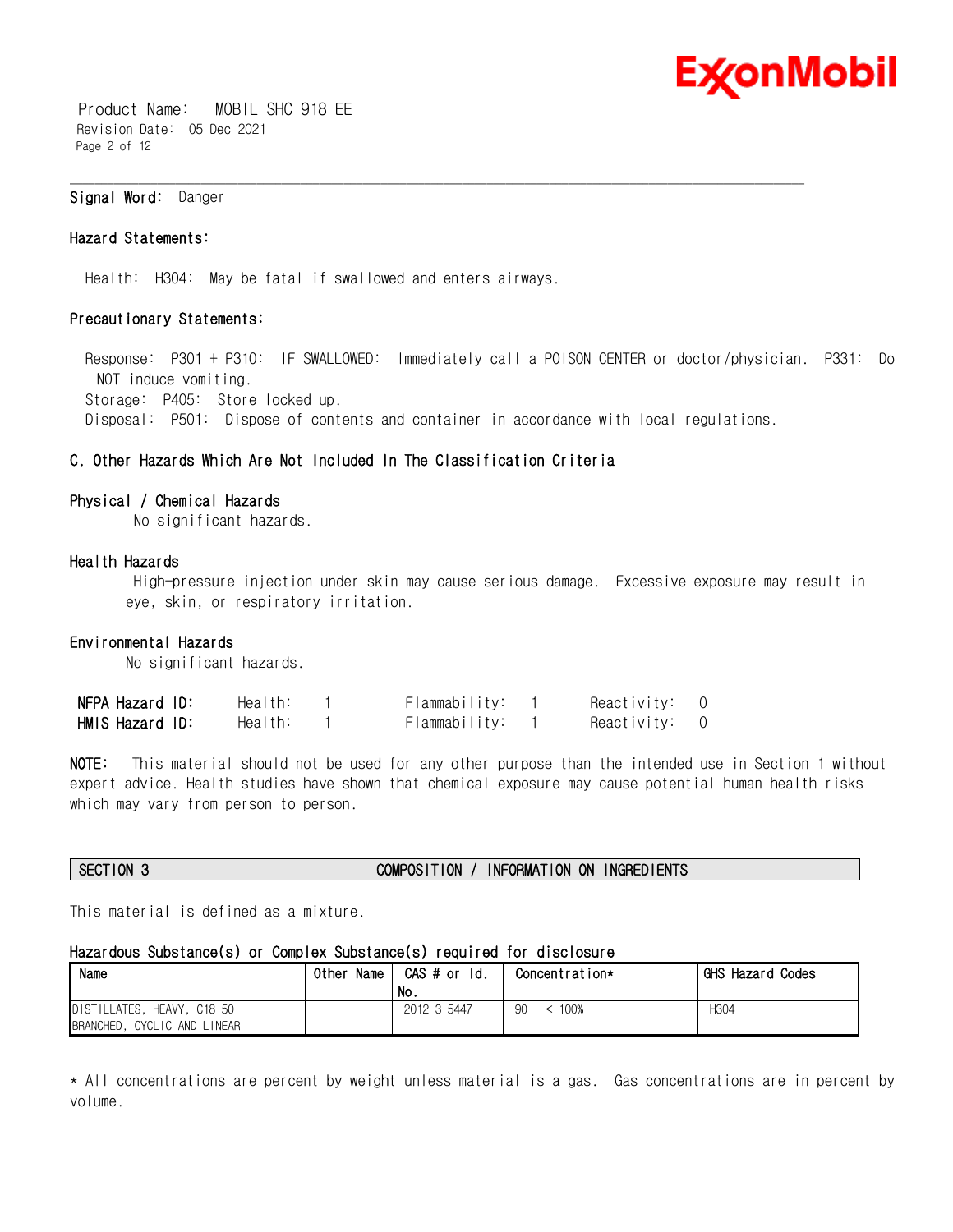

 Product Name: MOBIL SHC 918 EE Revision Date: 05 Dec 2021 Page 3 of 12

#### **SECTION 4 FIRST AID MEASURES**

\_\_\_\_\_\_\_\_\_\_\_\_\_\_\_\_\_\_\_\_\_\_\_\_\_\_\_\_\_\_\_\_\_\_\_\_\_\_\_\_\_\_\_\_\_\_\_\_\_\_\_\_\_\_\_\_\_\_\_\_\_\_\_\_\_\_\_\_\_\_\_\_\_\_\_\_\_\_\_\_\_\_\_\_\_\_\_\_\_\_\_\_\_\_\_\_\_\_\_\_\_\_\_\_\_\_\_\_\_\_\_\_\_\_\_\_\_\_

### **A. Eye Contact**

Flush thoroughly with water. If irritation occurs, get medical assistance.

#### **B. Skin Contact**

Wash contact areas with soap and water. If product is injected into or under the skin, or into any part of the body, regardless of the appearance of the wound or its size, the individual should be evaluated immediately by a physician as a surgical emergency. Even though initial symptoms from high pressure injection may be minimal or absent, early surgical treatment within the first few hours may significantly reduce the ultimate extent of injury.

### **C. Inhalation**

Remove from further exposure. For those providing assistance, avoid exposure to yourself or others. Use adequate respiratory protection. If respiratory irritation, dizziness, nausea, or unconsciousness occurs, seek immediate medical assistance. If breathing has stopped, assist ventilation with a mechanical device or use mouth-to-mouth resuscitation.

#### **D. Ingestion**

Seek immediate medical attention. Do not induce vomiting.

#### **E. Other note to physician**

If ingested, material may be aspirated into the lungs and cause chemical pneumonitis. Treat appropriately.

#### **Acute and Delayed Symptoms/Effects**

See Toxicological Section

#### **Pre-existing Medical Conditions Which May Be Aggravated By Exposure**

None.

#### **SECTION 5 FIRE FIGHTING MEASURES**

#### **Flammability Properties**

**Flash Point [Method]:** >215°C (419°F) [ ASTM D-92] **Autoignition Temperature:** N/D **Flammable Limits (Approximate volume % in air):** LEL: 0.9 UEL: 7.0

#### **A. Suitable (and Unsuitable) Extinguishing Media**

**Appropriate Extinguishing Media:** Use water fog, foam, dry chemical or carbon dioxide (CO2) to extinguish flames.

**Inappropriate Extinguishing Media:** Straight Streams of Water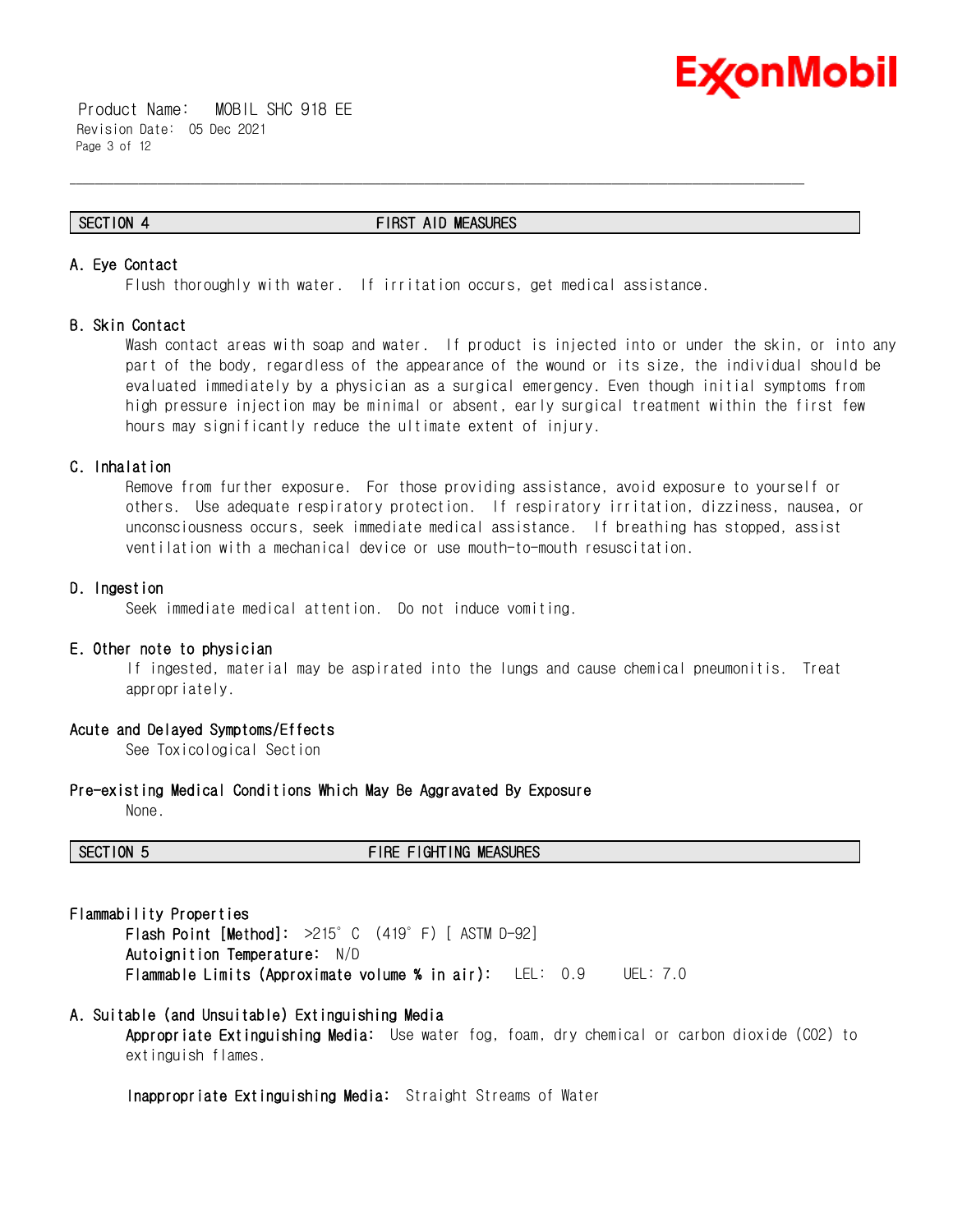

 Product Name: MOBIL SHC 918 EE Revision Date: 05 Dec 2021 Page 4 of 12

### **B. Specific Hazards arising from the Chemical Unusual Fire Hazards:** None

**Hazardous Combustion Products:** Aldehydes, Incomplete combustion products, Oxides of carbon, Smoke, Fume, Sulfur oxides

#### **C. Special Protective Equipment and Precautions for Fire-fighters**

Evacuate area. Prevent runoff from fire control or dilution from entering streams, sewers, or drinking water supply. Firefighters should use standard protective equipment and in enclosed spaces, self-contained breathing apparatus (SCBA). Use water spray to cool fire exposed surfaces and to protect personnel.

#### **SECTION 6 ACCIDENTAL RELEASE MEASURES**

\_\_\_\_\_\_\_\_\_\_\_\_\_\_\_\_\_\_\_\_\_\_\_\_\_\_\_\_\_\_\_\_\_\_\_\_\_\_\_\_\_\_\_\_\_\_\_\_\_\_\_\_\_\_\_\_\_\_\_\_\_\_\_\_\_\_\_\_\_\_\_\_\_\_\_\_\_\_\_\_\_\_\_\_\_\_\_\_\_\_\_\_\_\_\_\_\_\_\_\_\_\_\_\_\_\_\_\_\_\_\_\_\_\_\_\_\_\_

#### **A. Personal Precautions and Protective Equipment**

Avoid contact with spilled material. Warn or evacuate occupants in surrounding and downwind areas if required due to toxicity or flammability of the material. See Section 5 for fire fighting information. See the Hazard Identification Section for Significant Hazards. See Section 4 for First Aid Advice. See Section 8 for advice on the minimum requirements for personal protective equipment. Additional protective measures may be necessary, depending on the specific circumstances and/or the expert judgment of the emergency responders.

#### **B. Environmental Precautions and Protective Procedure**

In the event of a spill or accidental release, notify relevant authorities in accordance with all applicable regulations.

Large Spills: Dike far ahead of liquid spill for later recovery and disposal. Prevent entry into waterways, sewers, basements or confined areas.

#### **C. Methods and Materials for Containment and Cleaning Up**

**Land Spill:** Stop leak if you can do it without risk. Recover by pumping or with suitable absorbent.

**Water Spill:** Stop leak if you can do it without risk. Confine the spill immediately with booms. Warn other shipping. Remove from the surface by skimming or with suitable absorbents. Seek the advice of a specialist before using dispersants.

Water spill and land spill recommendations are based on the most likely spill scenario for this material; however, geographic conditions, wind, temperature, (and in the case of a water spill) wave and current direction and speed may greatly influence the appropriate action to be taken. For this reason, local experts should be consulted. Note: Local regulations may prescribe or limit action to be taken.

#### **SECTION 7 HANDLING AND STORAGE**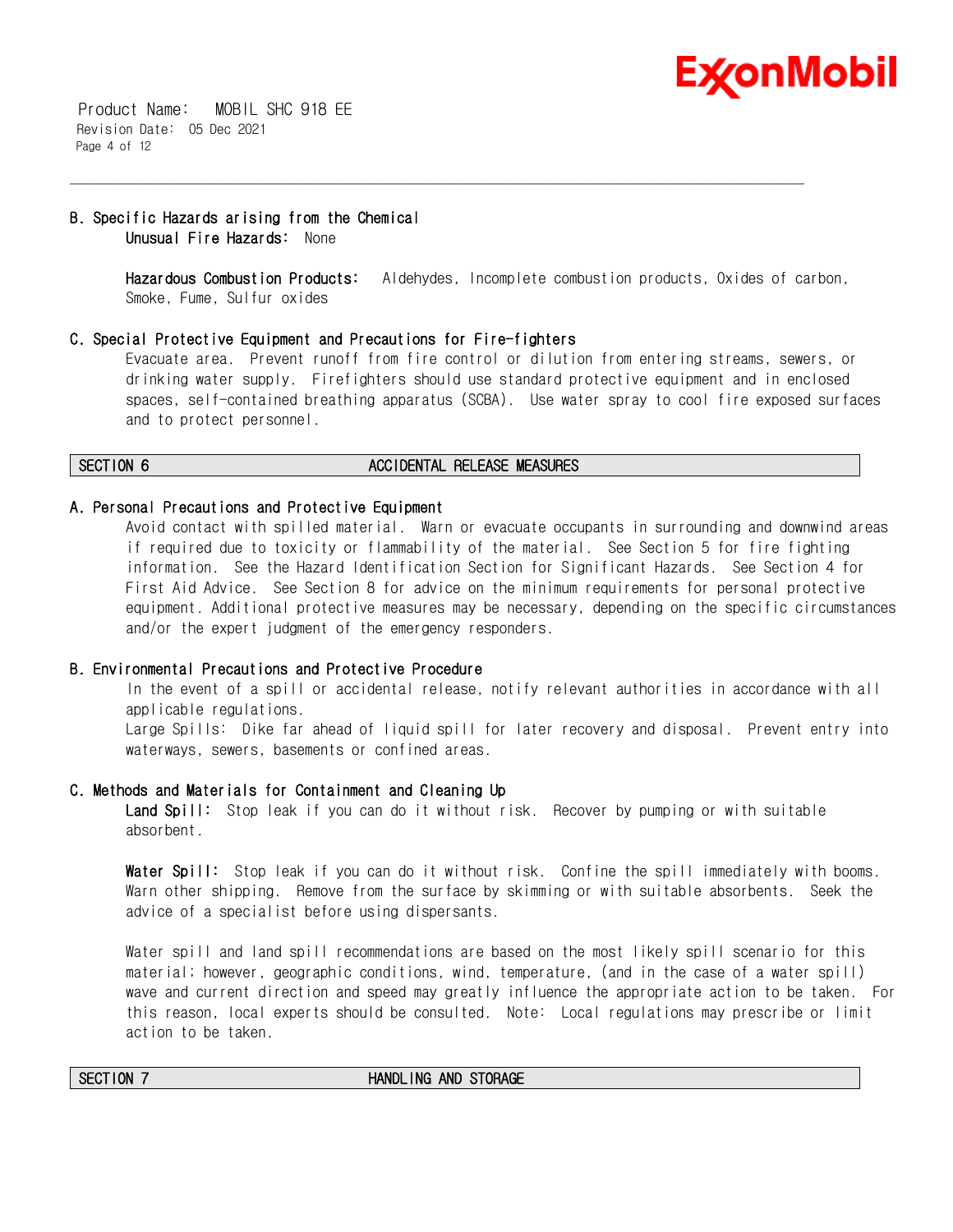

 Product Name: MOBIL SHC 918 EE Revision Date: 05 Dec 2021 Page 5 of 12

#### **A. Precautions for Safe Handling**

Prevent small spills and leakage to avoid slip hazard. Material can accumulate static charges which may cause an electrical spark (ignition source). When the material is handled in bulk, an electrical spark could ignite any flammable vapors from liquids or residues that may be present (e.g., during switch-loading operations). Use proper bonding and/or ground procedures. However, bonding and grounds may not eliminate the hazard from static accumulation. Consult local applicable standards for guidance. Additional references include American Petroleum Institute 2003 (Protection Against Ignitions Arising out of Static, Lightning and Stray Currents) or National Fire Protection Agency 77 (Recommended Practice on Static Electricity) or CENELEC CLC/TR 50404 (Electrostatics - Code of practice for the avoidance of hazards due to static electricity).

\_\_\_\_\_\_\_\_\_\_\_\_\_\_\_\_\_\_\_\_\_\_\_\_\_\_\_\_\_\_\_\_\_\_\_\_\_\_\_\_\_\_\_\_\_\_\_\_\_\_\_\_\_\_\_\_\_\_\_\_\_\_\_\_\_\_\_\_\_\_\_\_\_\_\_\_\_\_\_\_\_\_\_\_\_\_\_\_\_\_\_\_\_\_\_\_\_\_\_\_\_\_\_\_\_\_\_\_\_\_\_\_\_\_\_\_\_\_

**Static Accumulator:** This material is a static accumulator.

#### **B. Conditions for Safe Storage**

The type of container used to store the material may affect static accumulation and dissipation. Do not store in open or unlabelled containers. Keep away from incompatible materials.

**SECTION 8 EXPOSURE CONTROLS AND PERSONAL PROTECTION**

### **A. Exposure Limit Values, Biological Limit Values**

#### **Exposure limits/standards (Note: Exposure limits are not additive)**

| Substance<br>Name                                 | Form | Standard<br>∟imi |            |  | Note | Sour ce                  | Year |
|---------------------------------------------------|------|------------------|------------|--|------|--------------------------|------|
| DISTILLATES.<br>HEAVY.<br>$C18 - 50 -$            |      | <b>TWA</b>       | 400<br>ppm |  |      | 0ELs<br>Korea<br>$\circ$ | 2018 |
| <b>BRANCHED</b><br>LINEAR<br><b>CYCLIC</b><br>AND |      |                  |            |  |      |                          |      |

### **Exposure limits/standards for materials that can be formed when handling this product:** When

mists/aerosols can occur the following is recommended:  $5 \text{ mg/m}^3$  - ACGIH TLV (inhalable fraction).

No biological limits allocated.

### **B. Appropriate Engineering Controls**

The level of protection and types of controls necessary will vary depending upon potential exposure conditions. Control measures to consider:

No special requirements under ordinary conditions of use and with adequate ventilation.

## **C. Personal Protective Equipment**

Personal protective equipment selections vary based on potential exposure conditions such as applications, handling practices, concentration and ventilation. Information on the selection of protective equipment for use with this material, as provided below, is based upon intended, normal usage.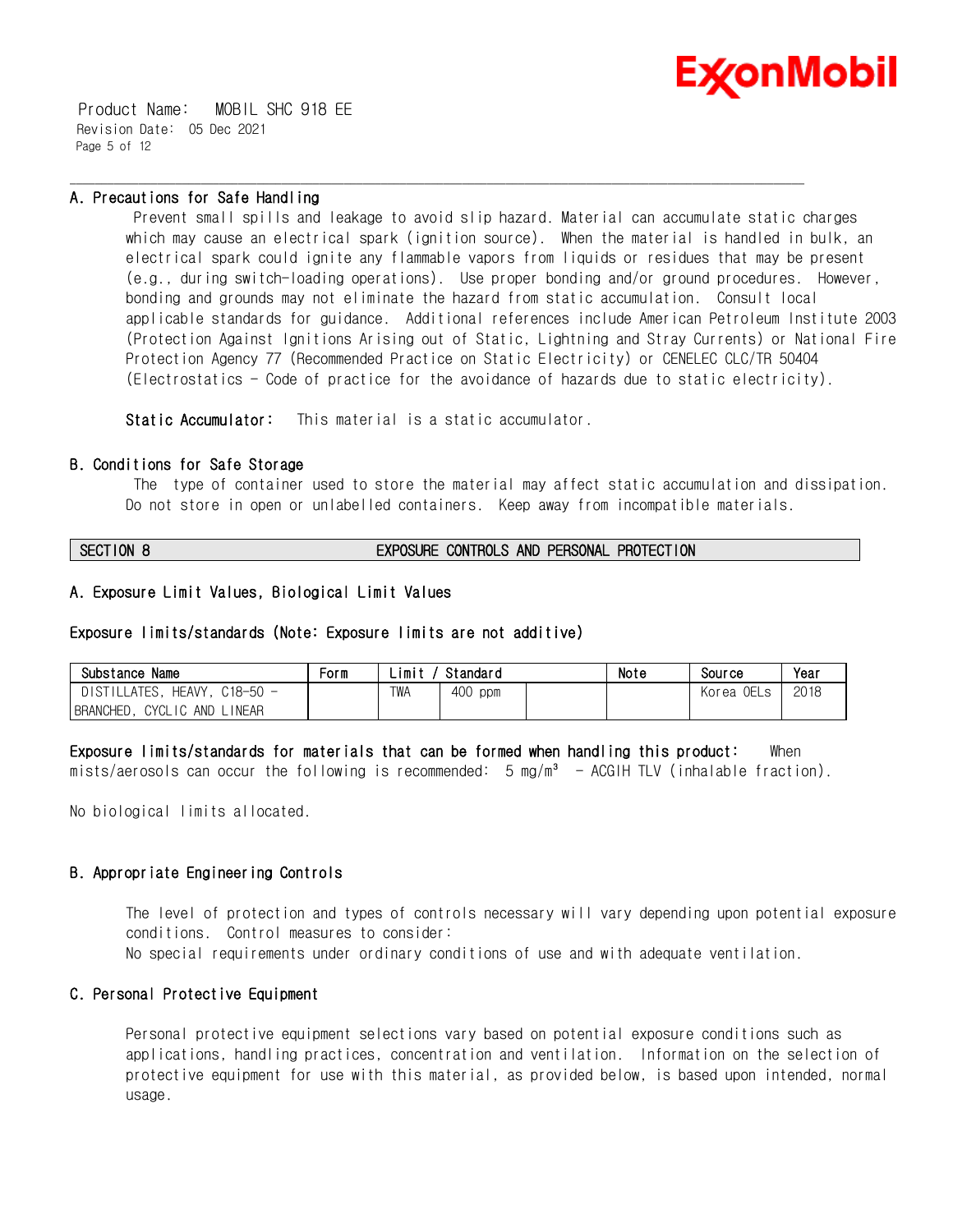

 Product Name: MOBIL SHC 918 EE Revision Date: 05 Dec 2021 Page 6 of 12

> **Respiratory Protection:** If engineering controls do not maintain airborne contaminant concentrations at a level which is adequate to protect worker health, an approved respirator may be appropriate. Respirator selection, use, and maintenance must be in accordance with regulatory requirements, if applicable. Types of respirators to be considered for this material include: No special requirements under ordinary conditions of use and with adequate ventilation. Particulate

For high airborne concentrations, use an approved supplied-air respirator, operated in positive pressure mode. Supplied air respirators with an escape bottle may be appropriate when oxygen levels are inadequate, gas/vapor warning properties are poor, or if air purifying filter capacity/rating may be exceeded.

**Eye Protection:** If contact is likely, safety glasses with side shields are recommended.

\_\_\_\_\_\_\_\_\_\_\_\_\_\_\_\_\_\_\_\_\_\_\_\_\_\_\_\_\_\_\_\_\_\_\_\_\_\_\_\_\_\_\_\_\_\_\_\_\_\_\_\_\_\_\_\_\_\_\_\_\_\_\_\_\_\_\_\_\_\_\_\_\_\_\_\_\_\_\_\_\_\_\_\_\_\_\_\_\_\_\_\_\_\_\_\_\_\_\_\_\_\_\_\_\_\_\_\_\_\_\_\_\_\_\_\_\_\_

**Hand Protection:** Any specific glove information provided is based on published literature and glove manufacturer data. Glove suitability and breakthrough time will differ depending on the specific use conditions. Contact the glove manufacturer for specific advice on glove selection and breakthrough times for your use conditions. Inspect and replace worn or damaged gloves. The types of gloves to be considered for this material include:

No protection is ordinarily required under normal conditions of use. Nitrile,Viton

**Skin and Body Protection:** Any specific clothing information provided is based on published literature or manufacturer data. The types of clothing to be considered for this material include: No skin protection is ordinarily required under normal conditions of use. In accordance with good industrial hygiene practices, precautions should be taken to avoid skin contact.

**Specific Hygiene Measures:** Always observe good personal hygiene measures, such as washing after handling the material and before eating, drinking, and/or smoking. Routinely wash work clothing and protective equipment to remove contaminants. Discard contaminated clothing and footwear that cannot be cleaned. Practice good housekeeping.

#### **Environmental Controls**

Comply with applicable environmental regulations limiting discharge to air, water and soil. Protect the environment by applying appropriate control measures to prevent or limit emissions.

#### **SECTION 9 PHYSICAL AND CHEMICAL PROPERTIES**

**Note: Physical and chemical properties are provided for safety, health and environmental considerations only and may not fully represent product specifications. Contact the Supplier for additional information.** 

 **A. Appearance**

**Physical State:** Liquid **Color:** Pale Yellow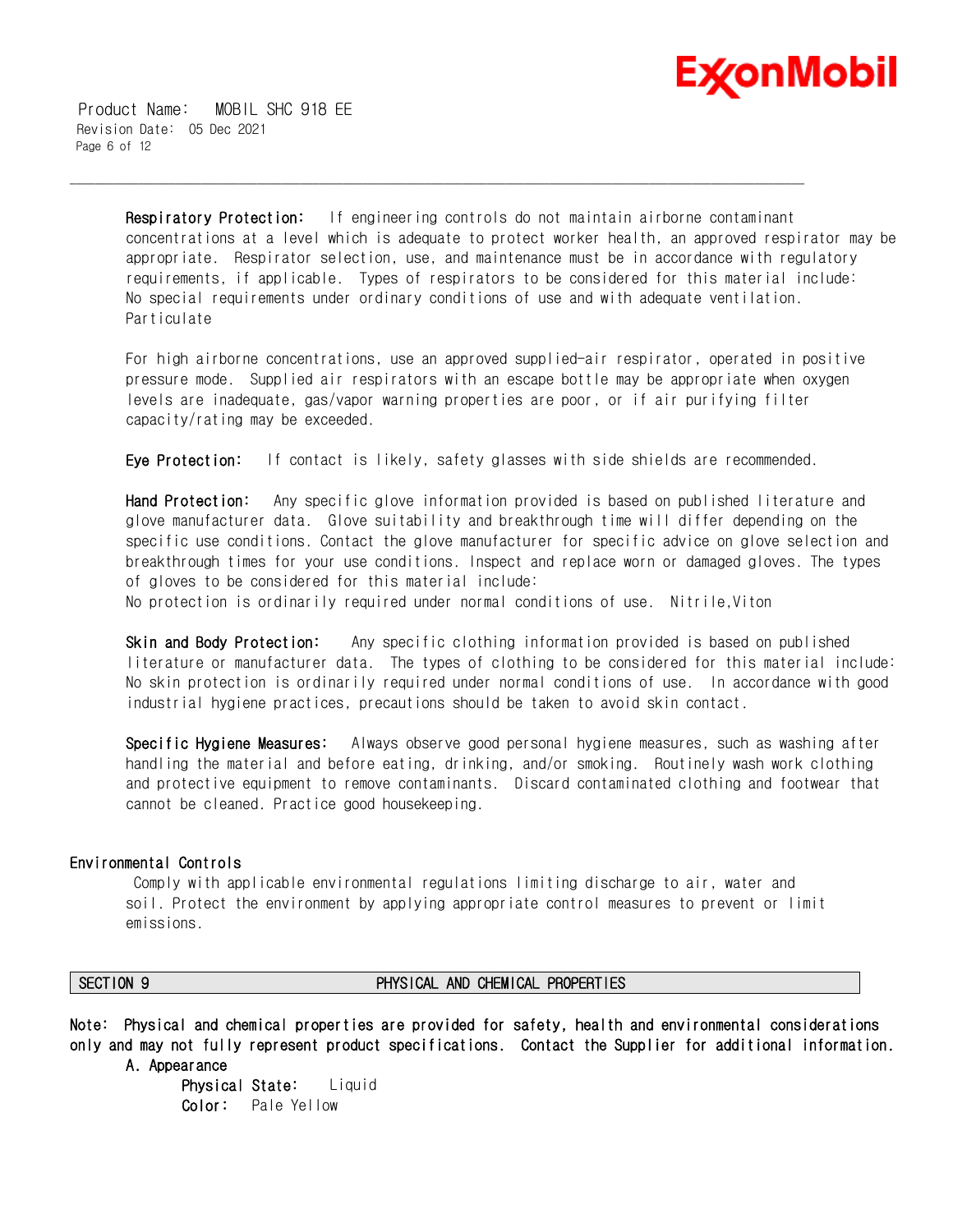

 Product Name: MOBIL SHC 918 EE Revision Date: 05 Dec 2021 Page 7 of 12

```
B. Odor: Characteristic
C. Odor Threshold: N/D
D. pH: N/A
E. Melting Point: N/A
   Freezing Point: N/D
 F. Initial Boiling Point / Range: > 316°C (600°F)
G. Flash Point [Method]: >215°C (419°F) [ ASTM D-92]
H. Evaporation Rate (n-butyl acetate = 1): N/D 
I. Flammability (Solid, Gas): N/A
J. Flammable Limits (Approximate volume % in air): LEL: 0.9 UEL: 7.0
K. Vapor Pressure: < 0.013 kPa (0.1 mm Hg) at 20 °C
 L. Solubility in Water: Negligible
M. Vapor Density (Air = 1): > 2 at 101 kPa
N. Relative Density (at 15.6 °C): 0.821 [ASTM D4052]
O. Log Pow (n-Octanol/Water Partition Coefficient): > 3.5
P. Autoignition Temperature: N/D
Q. Decomposition Temperature: N/D
R. Viscosity: 18.5 cSt (18.5 mm2/sec) at 40 °C [ASTM D 445]
S. Molecular Weight: N/D
```
\_\_\_\_\_\_\_\_\_\_\_\_\_\_\_\_\_\_\_\_\_\_\_\_\_\_\_\_\_\_\_\_\_\_\_\_\_\_\_\_\_\_\_\_\_\_\_\_\_\_\_\_\_\_\_\_\_\_\_\_\_\_\_\_\_\_\_\_\_\_\_\_\_\_\_\_\_\_\_\_\_\_\_\_\_\_\_\_\_\_\_\_\_\_\_\_\_\_\_\_\_\_\_\_\_\_\_\_\_\_\_\_\_\_\_\_\_\_

**Other Information**

**Pour Point:**  $-18^\circ$  C (0°F) [ASTM D97] **DMSO Extract (mineral oil only), IP-346:** < 3

# **SECTION 10 STABILITY AND REACTIVITY**

- **A. Chemical Stability and Possibility of Hazard Reactions Chemical Stability:** Material is stable under normal conditions.  **Possibility of Hazardous Reactions:** Hazardous polymerization will not occur.
- **B. Conditions to Avoid:** Excessive heat. High energy sources of ignition.
- **C. Incompatible Materials:** Strong oxidizers
- **D. Hazardous Decomposition Products:** Material does not decompose at ambient temperatures.

# **SECTION 11 TOXICOLOGICAL INFORMATION**

- **A. Information on Likely Routes of Exposure**  No data available
- **B. Information on Health Hazards Acute Toxicity (Inhalation):**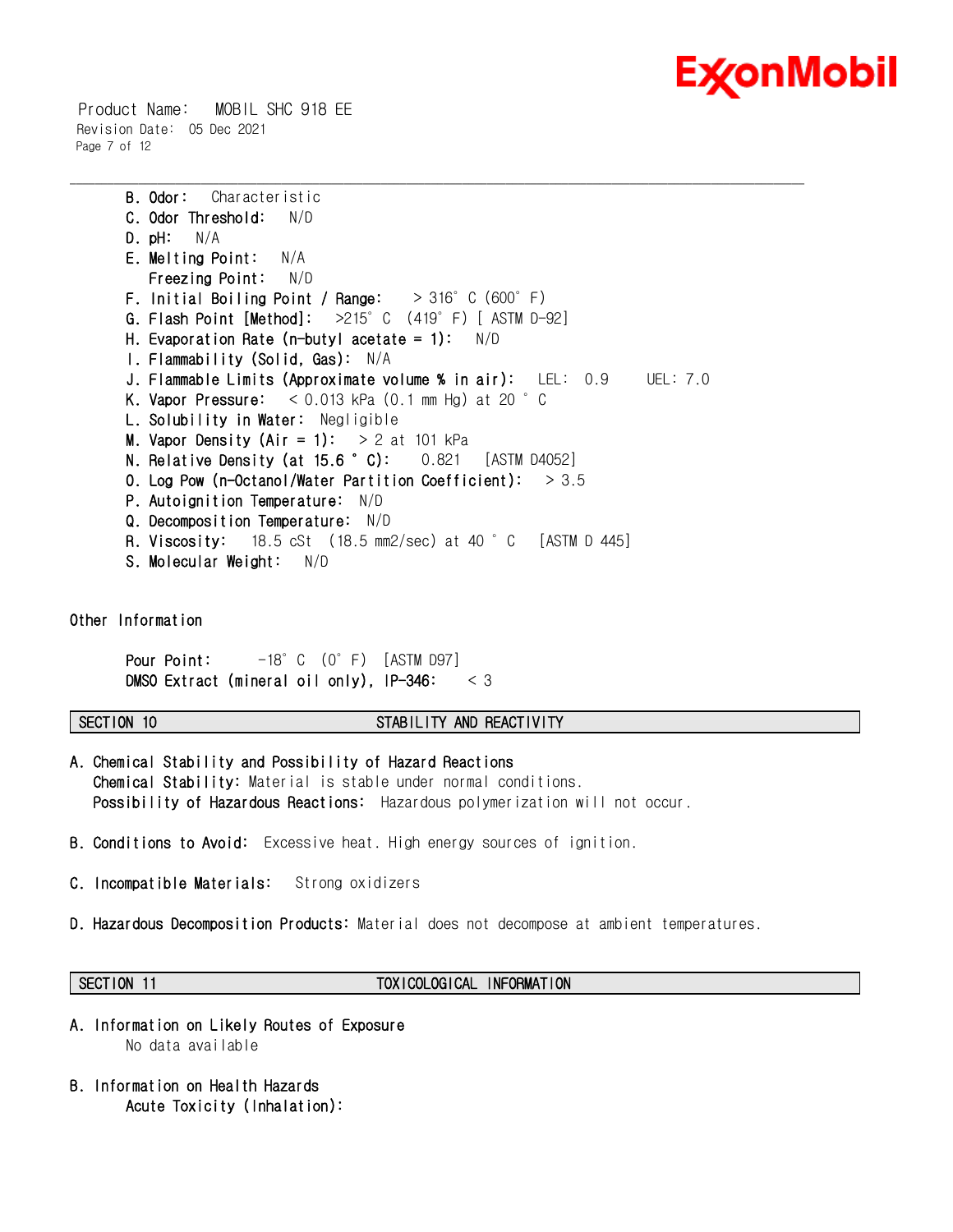

#### Product

No end point data for material. Minimally Toxic. Based on assessment of the components.

\_\_\_\_\_\_\_\_\_\_\_\_\_\_\_\_\_\_\_\_\_\_\_\_\_\_\_\_\_\_\_\_\_\_\_\_\_\_\_\_\_\_\_\_\_\_\_\_\_\_\_\_\_\_\_\_\_\_\_\_\_\_\_\_\_\_\_\_\_\_\_\_\_\_\_\_\_\_\_\_\_\_\_\_\_\_\_\_\_\_\_\_\_\_\_\_\_\_\_\_\_\_\_\_\_\_\_\_\_\_\_\_\_\_\_\_\_\_

Inhalation Irritation: No end point data for material. Negligible hazard at ambient/normal handling temperatures.

#### **Acute Toxicity (Ingestion):**

Product

No end point data for material. Minimally Toxic. Based on assessment of the components.

#### **Acute Toxicity (Dermal)**

Product

No end point data for material. Minimally Toxic. Based on assessment of the components.

#### **Skin corrosion/irritation**

Product

No end point data for material. Negligible irritation to skin at ambient temperatures. Based on assessment of the components.

### **Serious eye damage/irritation**

Product

No end point data for material. May cause mild, short-lasting discomfort to eyes. Based on assessment of the components.

### **Respiratory sensitization**

Product

No end point data for material. Not expected to be a respiratory sensitizer.

### **Skin sensitization**

Product

No end point data for material. Not expected to be a skin sensitizer. Based on assessment of the components.

#### **Carcinogenicity**

Product

No end point data for material. Not expected to cause cancer. Based on assessment of the components.

#### **Germ cell mutagenicity**

Product

No end point data for material. Not expected to be a germ cell mutagen. Based on assessment of the components.

# **Reproductive toxicity**

Product

No end point data for material. Not expected to be a reproductive toxicant. Based on assessment of the components.

#### **Specific target organ toxicity - single exposure**

Product

No end point data for material. Not expected to cause organ damage from a single exposure.

#### **Specific target organ toxicity - repeat exposure**

Product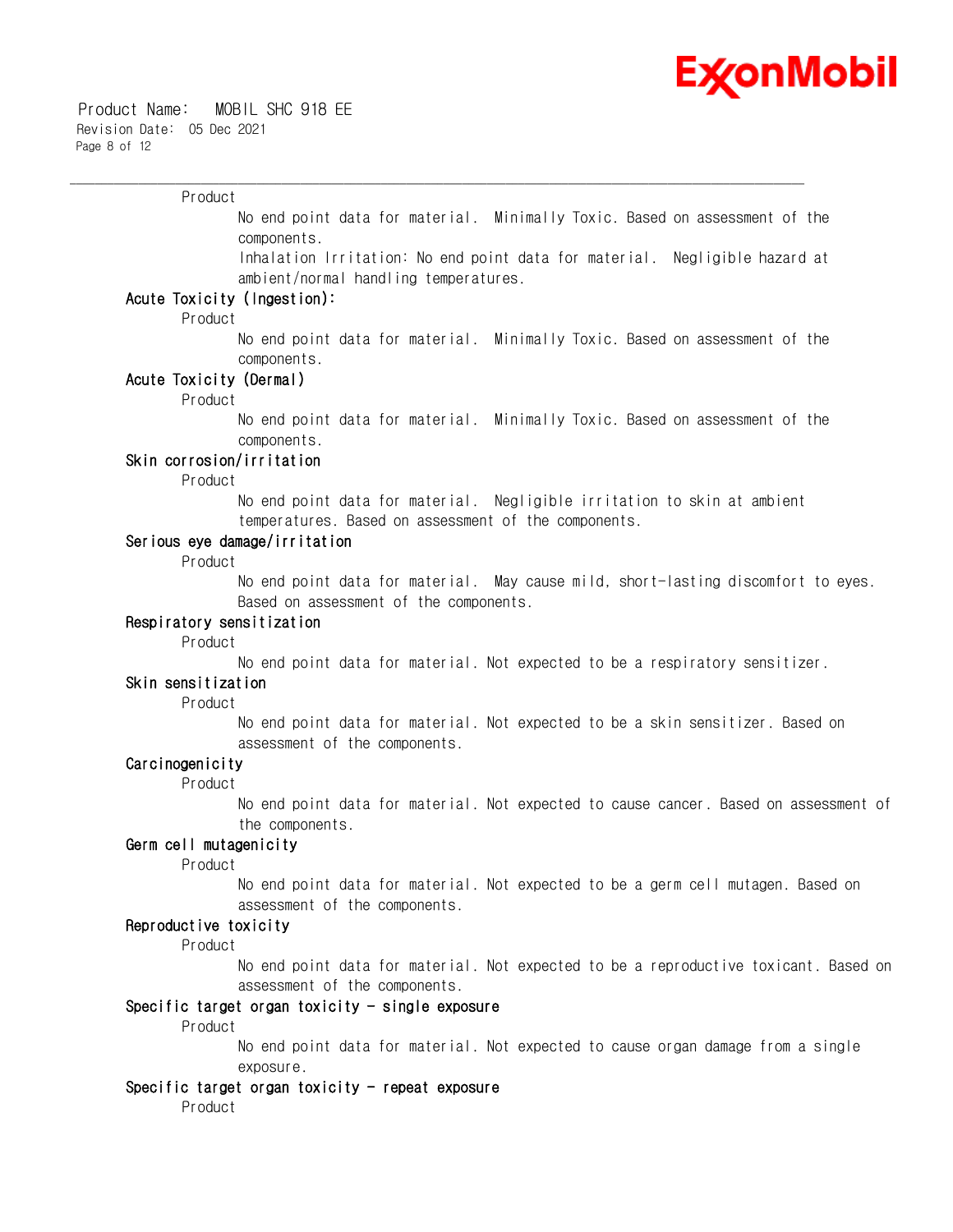

 Product Name: MOBIL SHC 918 EE Revision Date: 05 Dec 2021 Page 9 of 12

> No end point data for material. Not expected to cause organ damage from prolonged or repeated exposure. Based on assessment of the components.

#### **Aspiration hazard**

Product

Data available. May be fatal if swallowed and enters airways. Based on physicochemical properties of the material.

### **Other Information**

#### **For the product itself:**

Small amounts of liquid aspirated into the lungs during ingestion or from vomiting may cause chemical pneumonitis or pulmonary edema.

\_\_\_\_\_\_\_\_\_\_\_\_\_\_\_\_\_\_\_\_\_\_\_\_\_\_\_\_\_\_\_\_\_\_\_\_\_\_\_\_\_\_\_\_\_\_\_\_\_\_\_\_\_\_\_\_\_\_\_\_\_\_\_\_\_\_\_\_\_\_\_\_\_\_\_\_\_\_\_\_\_\_\_\_\_\_\_\_\_\_\_\_\_\_\_\_\_\_\_\_\_\_\_\_\_\_\_\_\_\_\_\_\_\_\_\_\_\_

#### **Contains:**

Base oil severely refined: Not carcinogenic in animal studies. Representative material passes IP-346, Modified Ames test, and/or other screening tests. Dermal and inhalation studies showed minimal effects; lung non-specific infiltration of immune cells, oil deposition and minimal granuloma formation. Not sensitizing in test animals.

# **IARC Classification: The following ingredients are cited on the lists below:** None.

|              | -REGULATORY LISTS SEARCHED-- |              |
|--------------|------------------------------|--------------|
| $1 = IARG$ 1 | $2 = IARC 2A$                | $3 = IARG2B$ |

#### **SECTION 12 ECOLOGICAL INFORMATION**

The information given is based on data for the material, components of the material, or for similar materials, through the application of bridging principals.

#### **A. Ecotoxicity**

Material -- Not expected to be harmful to aquatic organisms.

# **B. Persistence and Degradability**

# **Biodegradation:**

Base oil component  $-$  Expected to be inherently biodegradable

# **C. Bioaccumulation**

Base oil component -- Has the potential to bioaccumulate, however metabolism or physical properties may reduce the bioconcentration or limit bioavailability.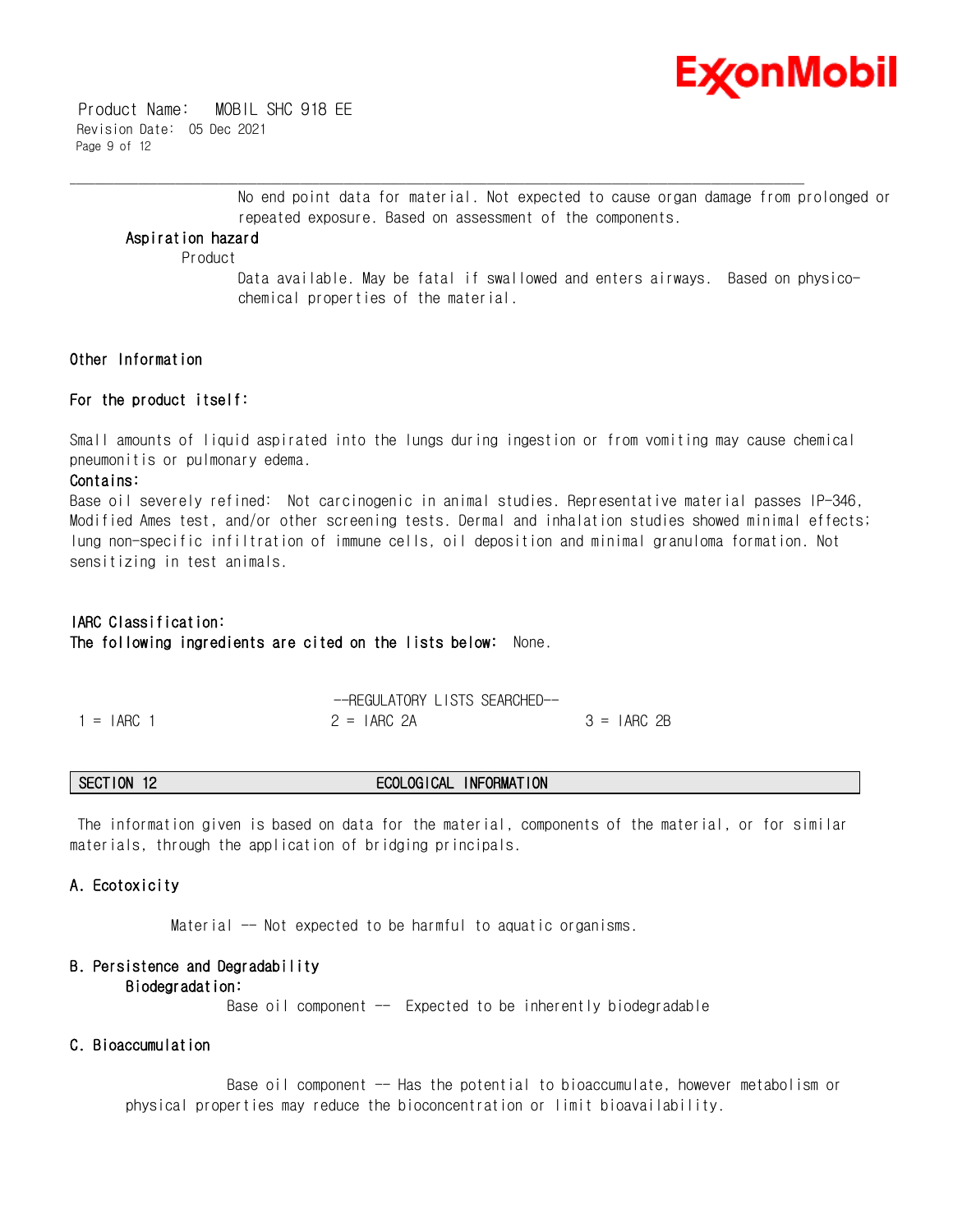

 Product Name: MOBIL SHC 918 EE Revision Date: 05 Dec 2021 Page 10 of 12

# **D. Mobility**

Base oil component -- Low solubility and floats and is expected to migrate from water to the land. Expected to partition to sediment and wastewater solids.

### **E. Other adverse effects: Not applicable**

#### **SECTION 13 DISPOSAL CONSIDERATIONS**

#### **A. Disposal methods**

Disposal recommendations based on material as supplied. Disposal must be in accordance with current applicable laws and regulations, and material characteristics at time of disposal.

\_\_\_\_\_\_\_\_\_\_\_\_\_\_\_\_\_\_\_\_\_\_\_\_\_\_\_\_\_\_\_\_\_\_\_\_\_\_\_\_\_\_\_\_\_\_\_\_\_\_\_\_\_\_\_\_\_\_\_\_\_\_\_\_\_\_\_\_\_\_\_\_\_\_\_\_\_\_\_\_\_\_\_\_\_\_\_\_\_\_\_\_\_\_\_\_\_\_\_\_\_\_\_\_\_\_\_\_\_\_\_\_\_\_\_\_\_\_

#### **B. Disposal precautions**

Product is suitable for burning in an enclosed controlled burner for fuel value or disposal by supervised incineration at very high temperatures to prevent formation of undesirable combustion products. Protect the environment. Dispose of used oil at designated sites. Minimize skin contact. Do not mix used oils with solvents, brake fluids or coolants.

**Empty Container Warning** Empty Container Warning (where applicable): Empty containers may contain residue and can be dangerous. Do not attempt to refill or clean containers without proper instructions. Empty drums should be completely drained and safely stored until appropriately reconditioned or disposed. Empty containers should be taken for recycling, recovery, or disposal through suitably qualified or licensed contractor and in accordance with governmental regulations. DO NOT PRESSURISE, CUT, WELD, BRAZE, SOLDER, DRILL, GRIND, OR EXPOSE SUCH CONTAINERS TO HEAT, FLAME, SPARKS, STATIC ELECTRICITY, OR OTHER SOURCES OF IGNITION. THEY MAY EXPLODE AND CAUSE INJURY OR DEATH.

#### SECTION 14 **TRANSPORT INFORMATION**

**REGULATION ON SHIP-TRANSPORTATION AND STORAGE OF DANGEROUS SUBSTANCES (SEA (IMDG))** Not Regulated for Sea Transport according to IMDG-Code

- **A. UN Number:** Not applicable
- **B. Proper Shipping Name:** Not applicable
- **C. Hazard Class & Division:** Not applicable
- **D. Packing Group:** Not applicable
- **E. Marine Pollutant:** Not applicable
- **F. Special Precautions which a user needs to be aware of, or needs to comply with, in connection with transport or conveyance:** Not applicable
- **LAND (ADR/RID)** Not Regulated for Land Transport
	- **A. UN Number:** Not applicable
	- **B. Proper Shipping Name:** Not applicable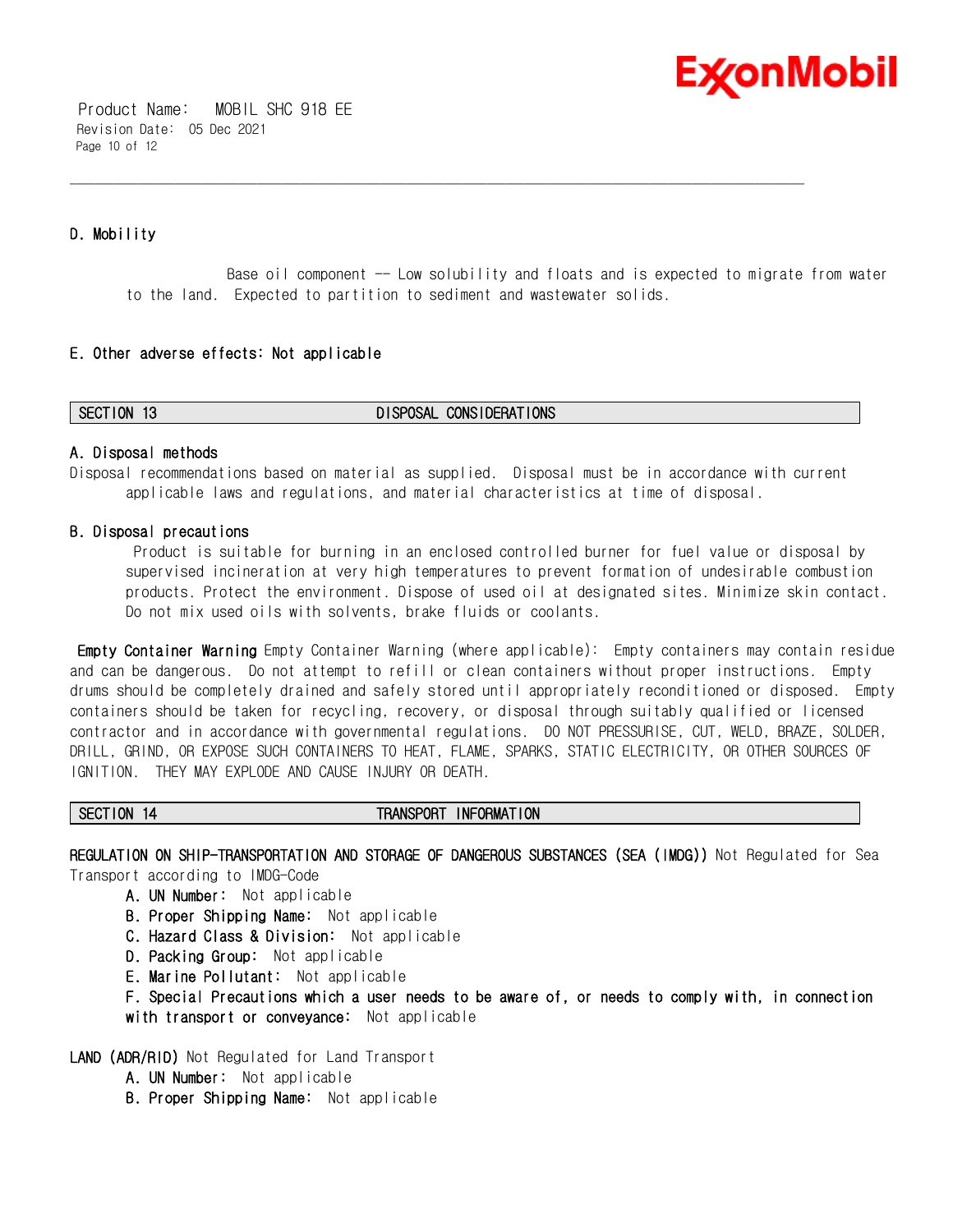

 Product Name: MOBIL SHC 918 EE Revision Date: 05 Dec 2021 Page 11 of 12

\_\_\_\_\_\_\_\_\_\_\_\_\_\_\_\_\_\_\_\_\_\_\_\_\_\_\_\_\_\_\_\_\_\_\_\_\_\_\_\_\_\_\_\_\_\_\_\_\_\_\_\_\_\_\_\_\_\_\_\_\_\_\_\_\_\_\_\_\_\_\_\_\_\_\_\_\_\_\_\_\_\_\_\_\_\_\_\_\_\_\_\_\_\_\_\_\_\_\_\_\_\_\_\_\_\_\_\_\_\_\_\_\_\_\_\_\_\_ **C. Hazard Class & Division:** Not applicable **D. Packing Group:** Not applicable **E. Marine pollutants:** Only applicable for sea transport **F. Special Precautions which a user needs to be aware of, or needs to comply with, in connection with transport or conveyance:** Not applicable

**AIR (IATA)** Not Regulated for Air Transport

- **A. UN Number:** Not applicable
- **B. Proper Shipping Name:** Not applicable
- **C. Hazard Class & Division:** Not applicable
- **D. Packing Group:** Not applicable
- **E. Marine pollutants:** Only applicable for sea transport

**F. Special Precautions which a user needs to be aware of, or needs to comply with, in connection with transport or conveyance:** Not applicable

#### **SECTION 15 REGULATORY INFORMATION**

**This material is considered hazardous according to Korean GHS classification criteria.** 

**Regulatory Status and Applicable Laws and Regulations** 

- **A. Industrial Safety & Health Act : Prohibited, Subject to an Approval for Manufacturing and Controlled Hazardous Substances:** None.
- **B. Chemicals Control Act : Toxic, Banned and Restricted Toxic Chemicals, Authorization substances, Accidental Release Prevention Substances and Priority Existing Chemicals to Registration:** None.
- **C. ACT ON THE SAFETY CONTROL OF HAZARDOUS SUBSTANCES:** Category 4. Class 4 petroleum chemicals
- **D. Waste Control Act:** Waste Oil is a designated waste.
- **E. Other requirements in domestic and other countries**

**Listed or exempt from listing/notification on the following chemical inventories :** AIIC, DSL, ENCS, IECSC, ISHL, KECI, PICCS, TCSI, TSCA

**SECTION 16 OTHER INFORMATION**

**A. Information sources and references:** Sources of information used in preparing this SDS included one or more of the following: results from in house or supplier toxicology studies, CONCAWE Product Dossiers, publications from other trade associations, such as the EU Hydrocarbon Solvents REACH Consortium, U.S. HPV Program Robust Summaries, the EU IUCLID Data Base, U.S. NTP publications, and other sources, as appropriate.